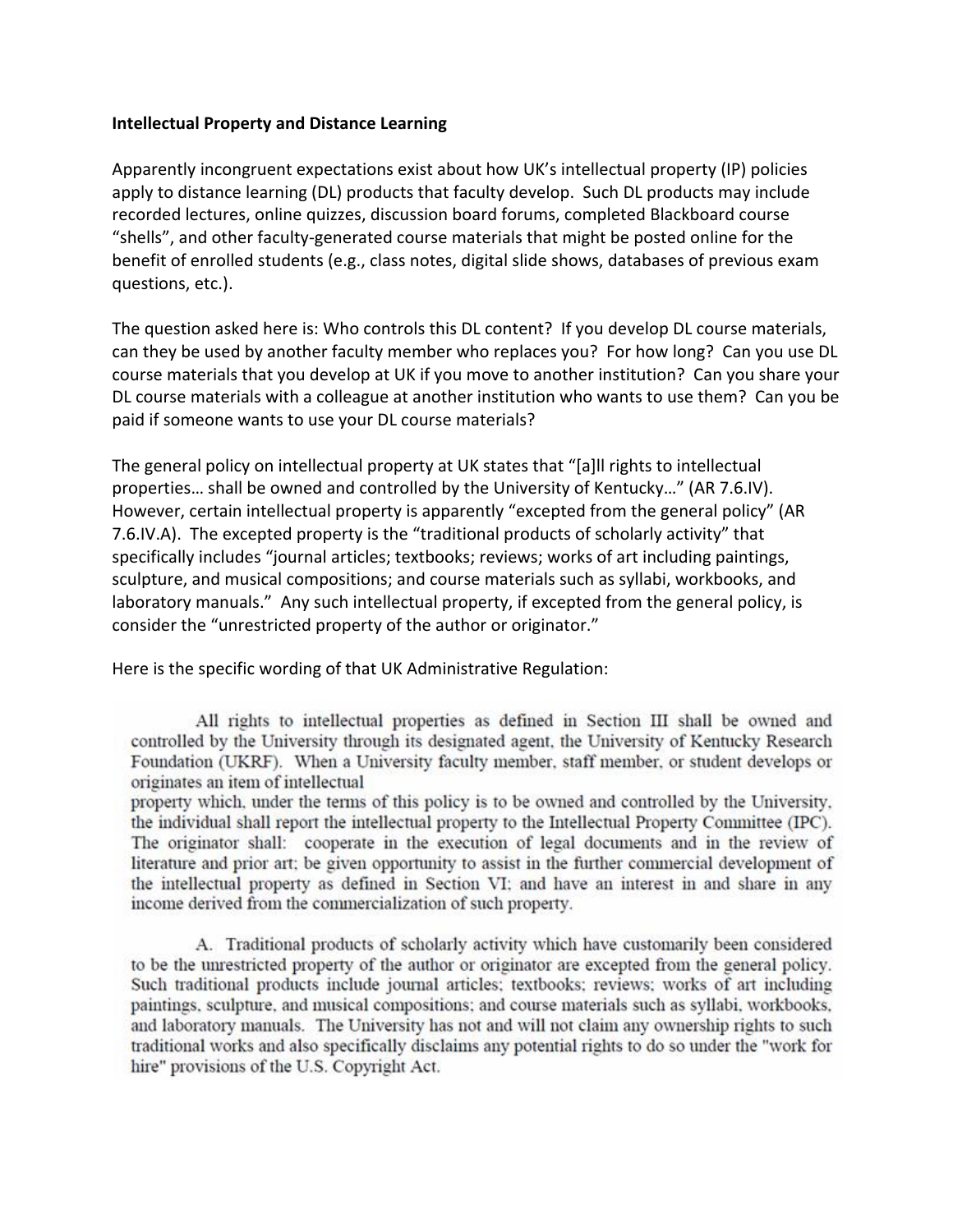You can read the full text for yourself at the following link: http://www.uky.edu/econdev/sites/www4.uky.edu.econdev/files/ar7‐6.pdf

In its *Statement on Copyright*, the American Association of University Professors (AAUP) encourages institutions to grant faculty ownership and control over the copyright of traditional academic works "regardless of the physical medium" in which they appear. The AAUP interprets this to mean that "the materials created by faculty members for distance education courses should be treated in exactly the same fashion as materials by faculty members for traditional courses." In cases where an institution helps to finance a faculty member's development of DL resources, the AAUP allows that "institutions may be reimbursed for the technical expenses of producing recordings of courses and presentations."

Full text of these statements can be found at www.aaup.org/AAUP/issues/DE/sampleDE.htm.

Apparently, the UK IP office and others do not agree with the suggested AAUP interpretations. A document titled "University –Level Distance Learning Statements" is posted under "Forms" at the UK Senate website:

## http://www.uky.edu/Faculty/Senate/files/Forms/U‐Level%20DL%20Statements.pdf

Of special interest is statement #5 from that document. It reads:

5. DL policies are clear with respect to intellectual property and faculty compensation. For specific regulations, please refer to Administrative Regulations II-1.1-3 ("Intellectual Property Disposition and Administrative Regulation"). In cases where faculty members/departments wish to commercialize products developed with DL assistance, or they wish to transport products to external locations, they must submit the request to the UK Intellectual Property Committee (http://www.econdev.uky.edu/ipcommittee.html) for determination of the University's material interest.

Rather than offer clarity, this document—it is unclear who authored it—seems to introduce only more confusion. Suppose you develop DL content for a DL course with "DL assistance" from a course designer at the UK DL Programs office. If so, does that mean you have surrendered your IP rights? What does it mean that faculty who develop DL products and "wish to transport products to external locations" must contact the UK IP office? If you post DL products on the internet for faculty at other institutions to use, does that mean that you have "transported products to external locations"? What if you put them on a disk and carry them to another institution?

The following is an email from Katherine Adams, Associate General Counsel, regarding how UK IP policies apply to distance learning products. Apparently, her view is that the DL products and content that faculty develop do not fall under the general exemption for "traditional products of scholarly activity". The email also indicates that faculty who develop DL products may be in